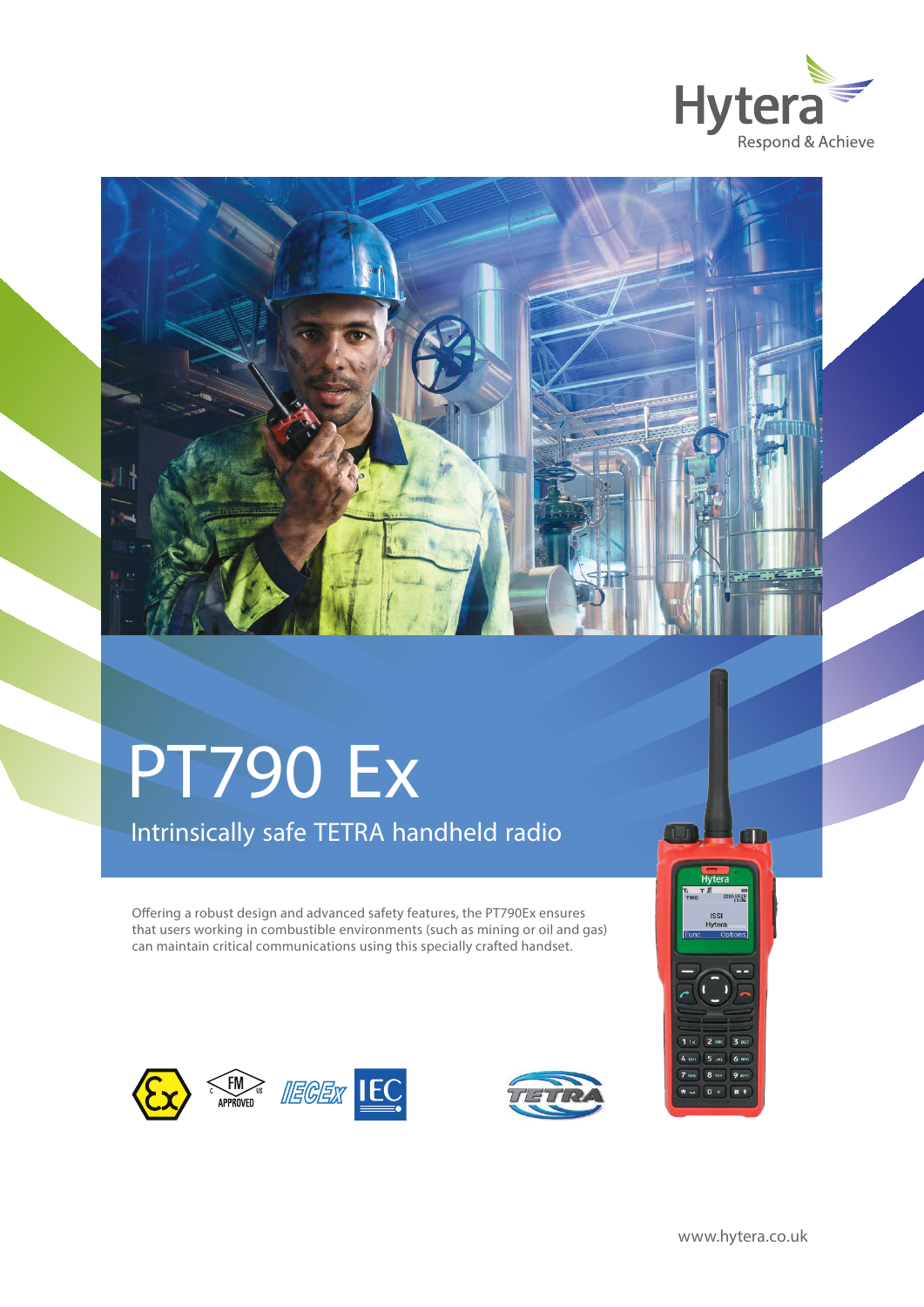# **Radio**

# PT790 Ex **TETRA handheld radio (ATEX)**











For many workers, two-way radios represent an indispensable tool in their day-to-day work. For those working in environments containing explosive gases, combustible dust, or in the mining industry, safety is of particular importance.

The intrinsically-safe handheld PT790 Ex radio offers first class protection for users who are dependent on reliable TETRA radio technology. As the first TETRA radio with the "ia" approval worldwide, the PT790 Ex meets the highest requirements that can be imposed on an intrinsically safe product giving you complete confidence in your Hytera communications.

### **Highlights**

#### **Maximum safety**

As the first TETRA handheld radio throughout the world with "ia" approval, the PT790 Ex can be used in areas in which an explosive atmosphere containing a mix of air and combustible gases, vapors, or mists are permanently present (Zone 0).

#### **Robust & reliable**

The PT790 Ex deliver excellent communications even under harsh operating conditions. The device is dust-proof and water-proof in accordance with IP67 degree of protection, withstanding submersion in 1 metre of water for a duration of up to 30 minutes. Furthermore, the PT790 Ex meets the requirements of the US MIL-STD-810 F/G standard.

#### **Functions for industrial safety**

To offer the maximum possible industrial safety, the PT790 Ex features a man-down alarm sensor, and an adjustable time alarm (lone worker). The standard equipment GNSS module receives positioning data via GPS, GLONASS and Beidou, and can transfer this data for further analysis to the control room, or an AVL dispatcher. .

#### **Immediate and direct TETRA communication**

The PT790 Ex provides rapid access to the TETRA radio network and to its services. It meets the regulations of the ETSI TETRA standard, and is therefore compatible with infrastructures and terminals from various manufacturers.

#### **Versatile functions**

Besides voice and data communication, the PT790 Ex offers many additional functions: encryption, programmable keys, etc. Moreover, with connection options for expansions and optional accessories, flexible to meet your requirements.

The features marked with \* are available in future versions of the PT790 Ex. Encryption features are optional and have to be configured separately. They are also subject to European export regulations.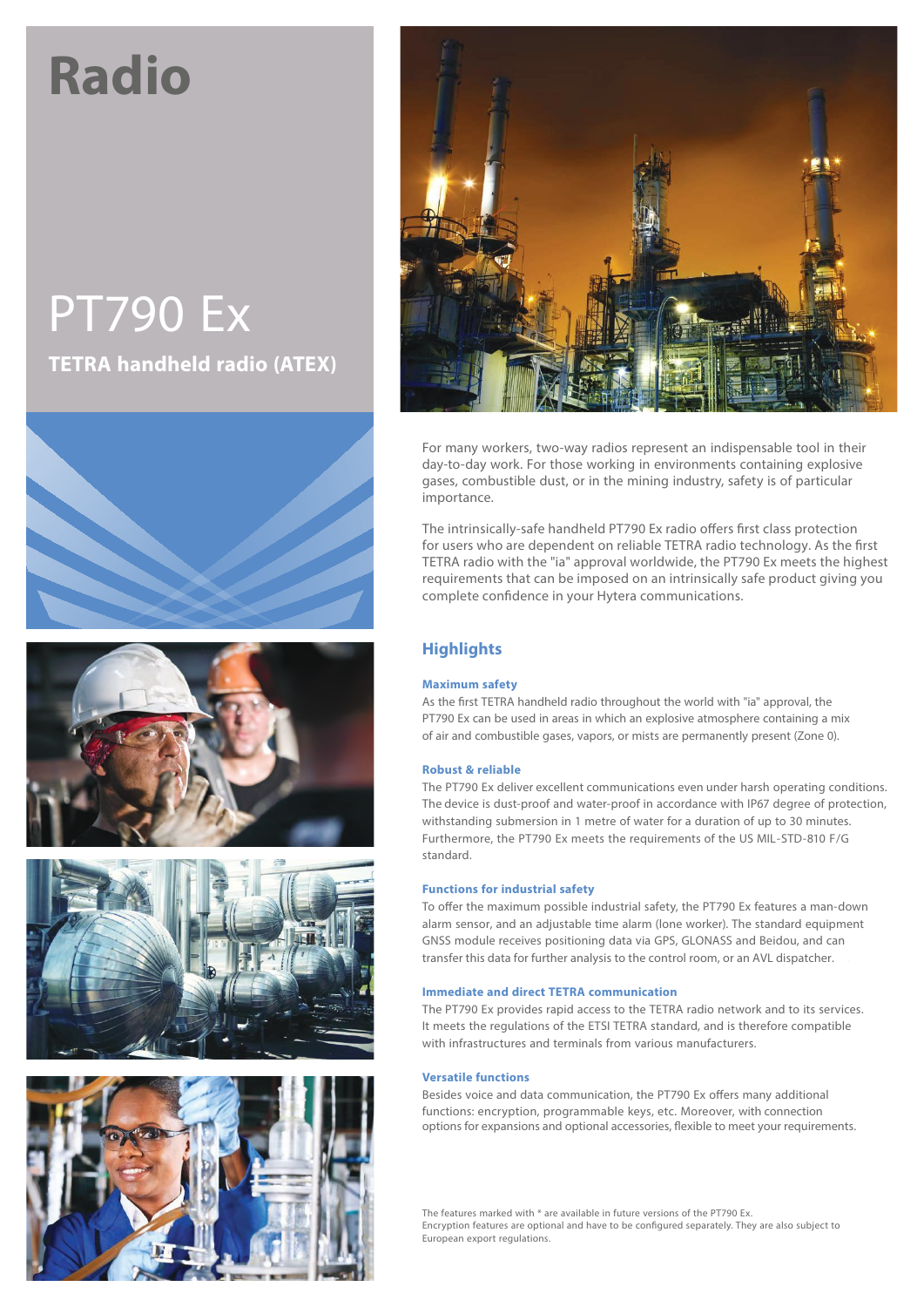



#### 20 programmable buttons

chassis

#### **High-strength LCD protective cover**

The high-strength LCD protective cover is extremely scratch-resistant, and can withstand being struck by a 1-kg hammer.

#### **Innovative battery latch**

The patented lock of the battery ensures that the battery cannot fall out if the radio should be dropped onto a hard surface.

#### **Visible** "ia" **certification**

The green frame of the display indicates that this is an "ia"-certified handheld radio.

#### **Countersunk screws**

To minimize the possibility of a discharge at the belt clip, the screws for fastening the belt clip are countersunk. If the radio should ever be dropped, the screws will not touch the ground.

#### **Anti-slip design**

The rear part of the battery and both sides of the chassis are equipped with an anti-slip material to prevent the radio from slipping and falling down, and to ensure a solid grip.

#### **Innovative silicone encapsulation**

To protect the internal circuits of the PT790 Ex against liquids, dust and gases, they are encapsulated with silicone.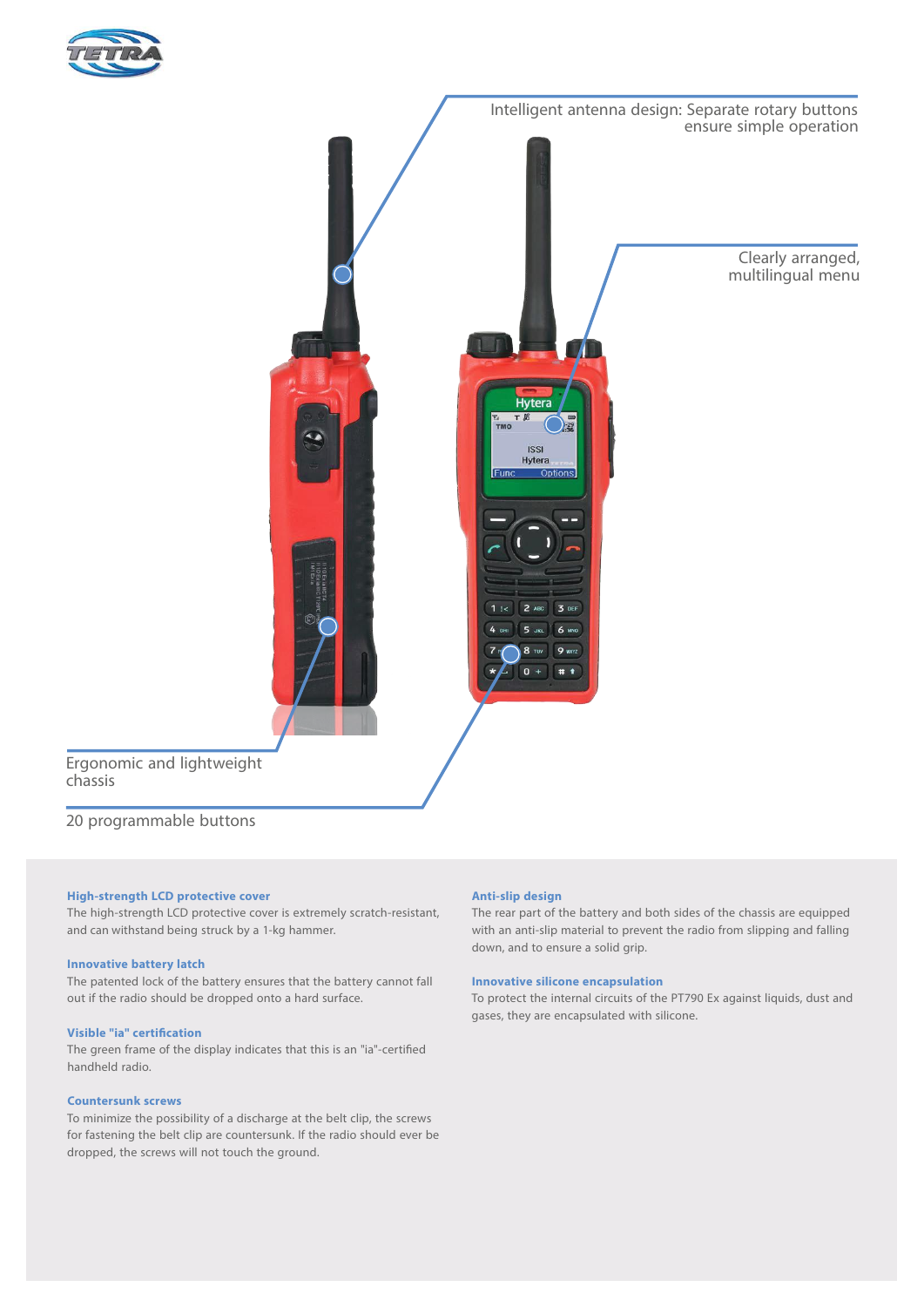

T4: 135 °C T5: 100 °C T6: 85 °C



1: Very high class (Zone 0 | Zone 20) 2: High class (Zone 1 | Zone 21) 3: Regular class (Zone 2 | Zone 22) (no mining, chemical industry, oil refin-

Zone 0: constant, long-term, frequent

ery, etc.)

Zone 1: occasional Zone 2: short-term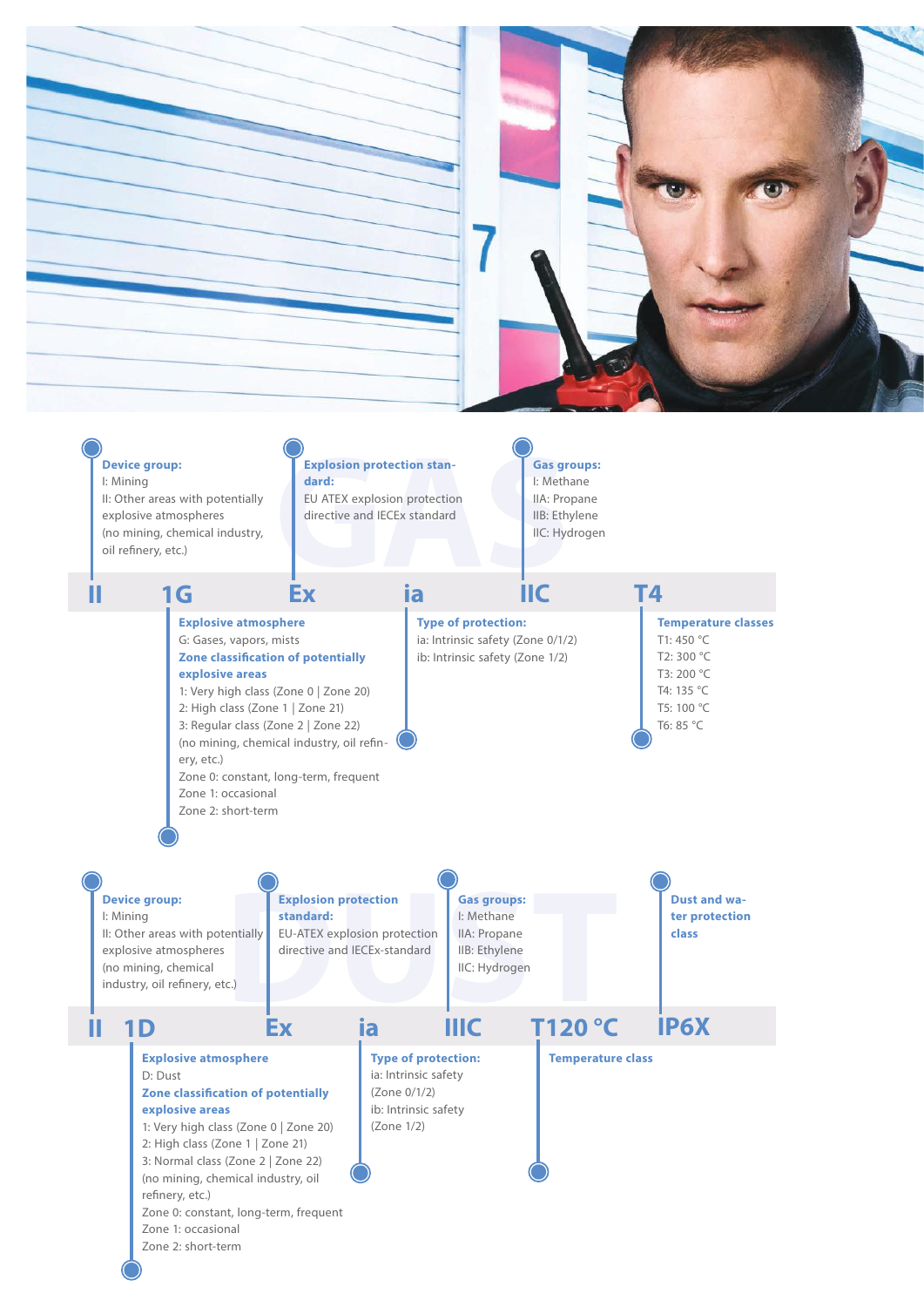

#### **Device group:**

**I**

**ce group:**<br>her areas with potentially<br>bsive atmospheres<br>nining, chemical<br>stry, oil refinery, etc.) I: Mining II: Other areas with potentially explosive atmospheres (no mining, chemical industry, oil refinery, etc.)

## Expl stan<br>
EU-A<br>
EU-A<br>
director<br> **INIPEX Nosion protection<br>
<b>NGAC:**<br>
NTEX explosion protection<br>
ctive and IECEx-standard<br> **NGC**<br> **NGC Explosion protection standard:** EU-ATEX explosion protection

directive and IECEx-standard

#### **Category of device group I:**

M1: Very high level of safety. Products remain safe, even if two independent faults occur. Continued operation must be ensured. M2: High level of safety. Products are intended to be de-energized in the event of an explosive atmosphere.

**Ex**

## **ia**

**Type of protection:** ia: Intrinsic safety (Zone 0/1/2) ib: Intrinsic safety (Zone 1/2)

#### **"ia" Safety of the highest level Device Device** groups

The operating resources employed in the potentially explosive area contain only intrinsically safe circuits. A circuit is considered intrinsically safe if no spark and no thermal effect that occur under defined testing conditions, can cause the ignition of a specific explosive atmosphere.

**M1**



The device groups are divided into two different areas (I and II). Group I is designated for devices that are being used in mining operations. Group II applies to all areas that could be subject to a potentially explosive atmosphere. Both device groups are again divided into individual categories that define the scope of protection and application area of the devices.

#### **Zone classification**

The zone classification of potentially explosive areas is divided into Zone 0, 1, 2 for gases and 20, 21, 22 for dust. In this context, the zones differ by how often and how long dangerous explosive materials occur. Distinctions are made between: "constant, over long periods of time or frequent" (0|20), "occasional" (1|21) and "none or short-term" (2|22).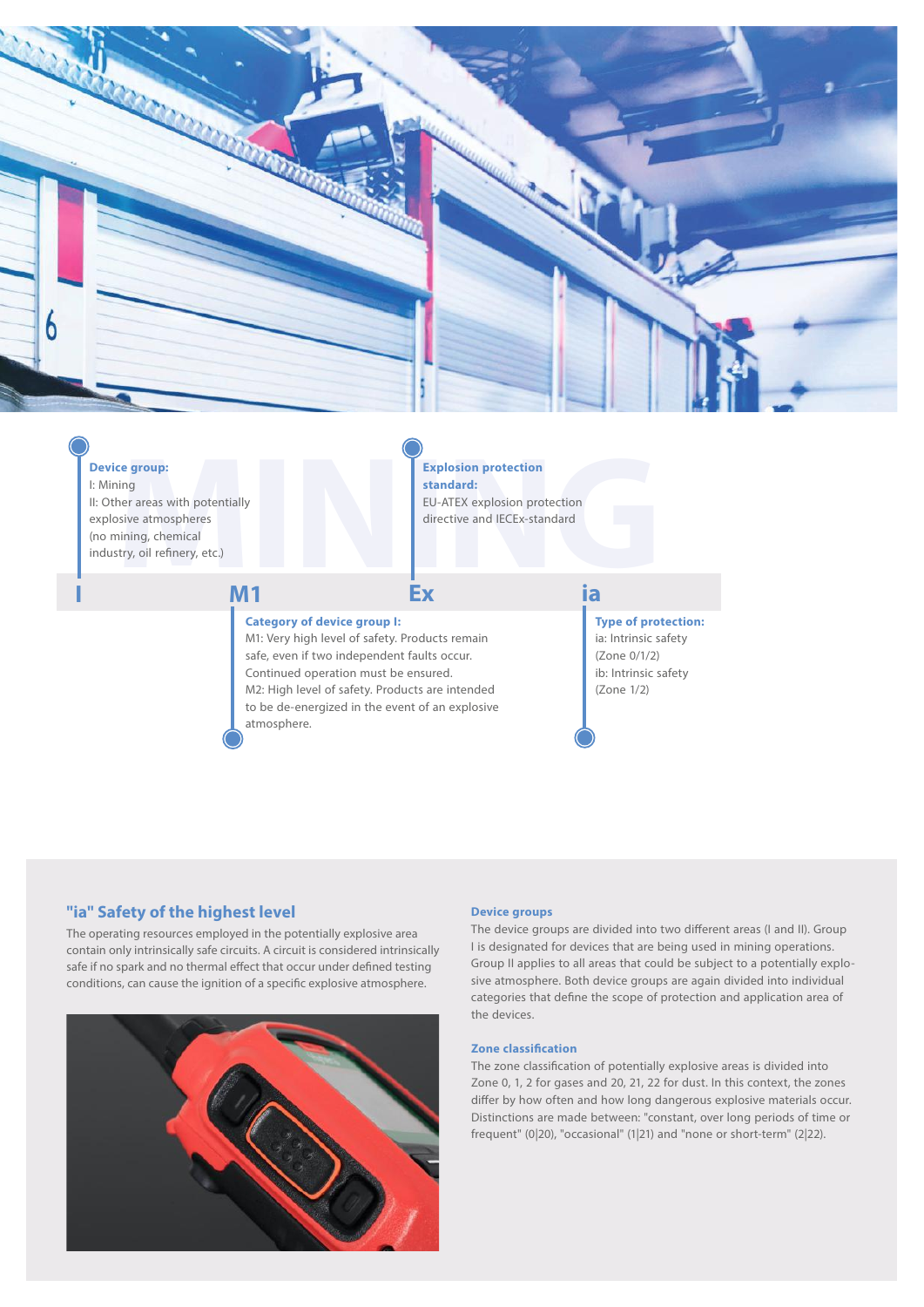

### **Functions**

The PT790 Ex handheld radio was developed in compliance with the open TETRA standard of the European Telecommunications Standards Institute (ETSI).

#### **Operating mode**

- Trunked radio mode (TMO): communication via the TETRA radio network (semi-duplex and duplex mode)
- Direct mode (DMO): direct communication between the radios (semi-duplex)

#### **Voice services**

#### **Group calls**

- Group call with defined priority (incl. pre-emptive priority)
- Dynamic Group Number Assignment (DGNA)
- Broadcast call (group, TMO)
- Talking party indication (TPI)
- Late Entry
- Open group call
- Group scan with priorities

#### **Individual call**

- $\equiv$  Individual call half-duplex and individual call duplex (TMO)
- $\equiv$  Individual call with defined priority (also pre-emptive priority)
- Calling Line Identification Presentation (CLIP)

#### **Emergency call**

- $=$  Emergency call to selected or pre-defined group
- Emergency call as individual call and as call to a telephone network (PSTN/PABX)
- Emergency call microphone & cyclic change of permission to talk during the emergency call
- Silent alarm (TMO)

#### **Calls to telephone networks (PSTN/PABX) (TMO)**

- PSTN/PABX individual call, full-duplex
- PSTN/PABX individual call, half-duplex
- $-$  DTMF

#### Calling Line Identification Presentation (CLIP)

#### **Additional call services**

- $C$ allout
- Gateway call (DMO) / repeater call (DMO)

#### **Security services**

- Authentication (by system and mutual)
- Air interface encryption (TEA1, TEA2 \*, TEA3, TEA4)
- End-to-end encryption (E2EE) by software (AES128 / AES256), by SIM card, encryption of voice and SDS
- Access control with PIN/PUK code
- TETRA security class 1, 2, 3: non-encrypted, static encryption (SCK), dynamic encryption (CCK/DCK)
- $=$  Key distribution via air interface (OTAR)
- Static encryption in the DMO mode (SCK)
- Attachment/deactivation via air interface (Enable /Disable)
- **Ambience Listening**

#### **Security functions for the user**

- Emergency button
- Lone worker function /man-down alarm
- Tilt alarm
- Silent alarm
- Call barring
- Programmable key lock (individual keys can be excluded from the lock)
- \_ Configuration protection / configuration password
- TX Inhibit (TXI)

#### **Data / message services**

- $S$ hort data service (SDS) types 1, 2, 3, 4 and TL
- Concatenated SDS (Long SDS) and Flash SDS
- Status message/text message
- $\equiv$  Notification of new messages during a call
- Packet data service (packet data, single-slot, multi-slot)
- Java™ platform MIDP 2.0, WAP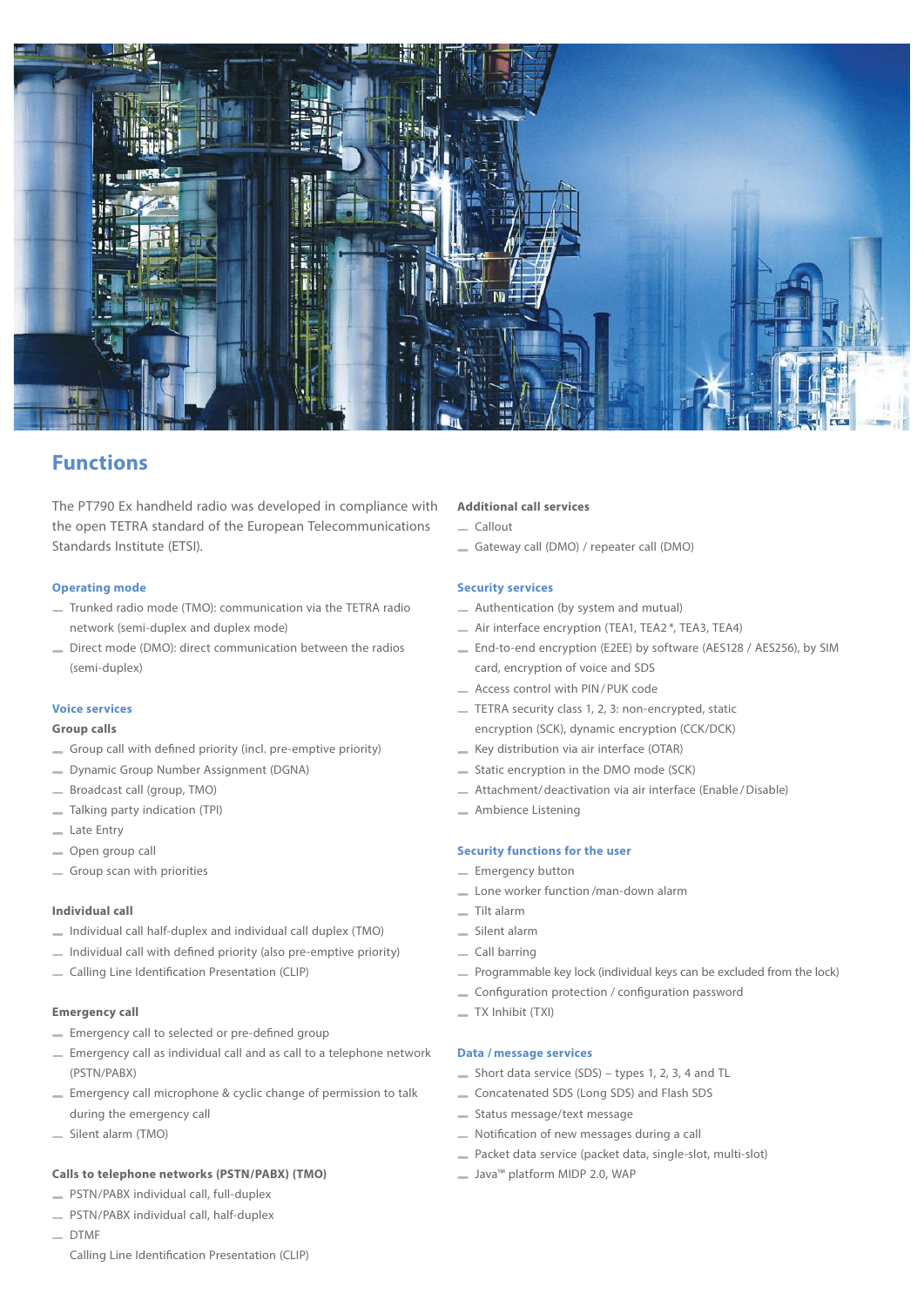

#### **Functions of the user interface**

- $=$  20 programmable keys for direct access to the individual Functions (shortcut keys)
- 4-ways navigation key
- Separate rotary switches for call groups and audio volume
- Call log: Missed/answered calls, dialed numbers
- Flexible dialing (e.g. direct dialing, redialing, dialing lists etc.)
- Special microphone
	- upper microphone for half-duplex calls
	- lower microphone for duplex calls
- Adjustable screen brightness & screensaver
- Many international languages are already available, installation of several selectable languages on radio
- Positioning according to ETSI LIP or NMEA protocol
	- Completely integrated GPS/GLONASS/Beidou receiver
	- Completely programmable position updating
	- Display of direction and position of the other call parties
	- Transmission of the position data on emergency call
- Integrated BT
	- Wireless BT connection to different audio and PTT devices
	- Automatic search and detection of compatible BT devices
- PEI interface
- Clock synchronization via GPS/SAT, radio network or local time
- $=$  Energy saving mode
- Automatic cell re-selection without call interruption (handover)
- Programming several selectable network identifications (TMO, DMO)
- Programming several selectable PSTN/PABX gateways
- Customizable alarm tones
- Radio User Assignment (RUA)
- Over The Air Interface (OTAP)

#### **In the box**